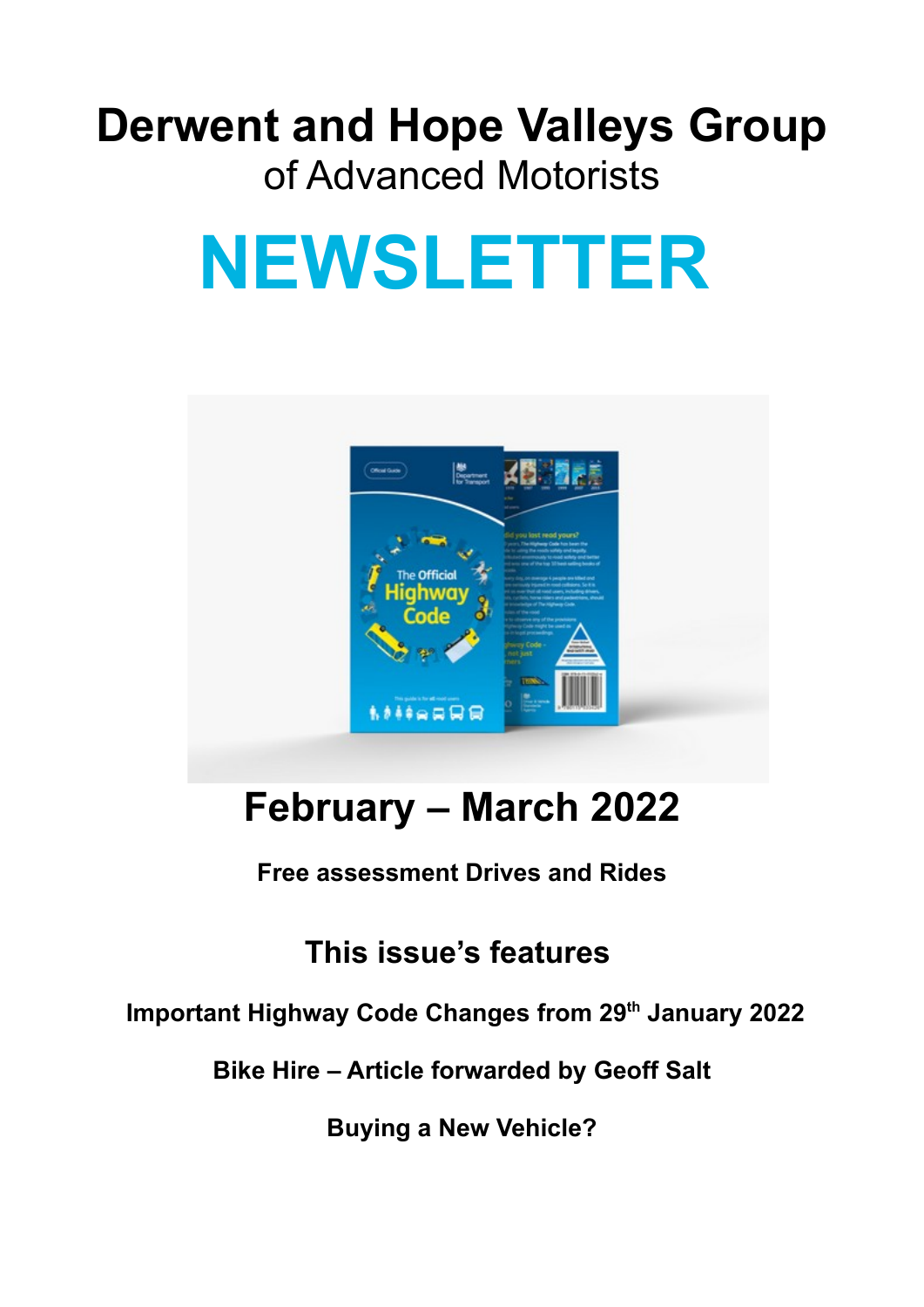# **`The Derwent and Hope Valleys Group of Advanced Motorists WELCOMES YOU**

As the UK's leading road safety charity, we are dedicated to increasing skills for all road users, raising driving and riding standards and helping to save lives on our roads.

Becoming part of the IAM, in whatever capacity, is a great way to enhance your driving and riding skills in an enjoyable and educational environment. Of course, safety is always our top concern, but it's a fun and exciting experience too!

#### **Membership of our group includes: -**

- One to one guidance sessions providing full preparation for your Advanced Driving Test
- A copy of the IAM guide to advanced driving techniques '
- How to be a better driver'
- Advanced Test conducted by qualified IAM examiner
- Written assessment of your test performance
- IAM Certificate on passing the Advanced Driving test

#### **An open invitation to:-**

Monthly Guidance sessions held on :-

Sunday mornings, at two venues

Evening in the summer months

Second opinions conducted by senior observers

Evening training sessions held indoors during the winter months.

Guest speakers include

The Highways Agency,

Crash team investigators

IAM Examiner

Group organised events, recent sessions include:-

Skid pan experience,

Competitive tests of driving skills

The road from the cab of a 40 ton lorry

For more information visit our websites matlock-iamroadsmart.org.uk Facebook - Matlock IAM Twitter – Matlock IAM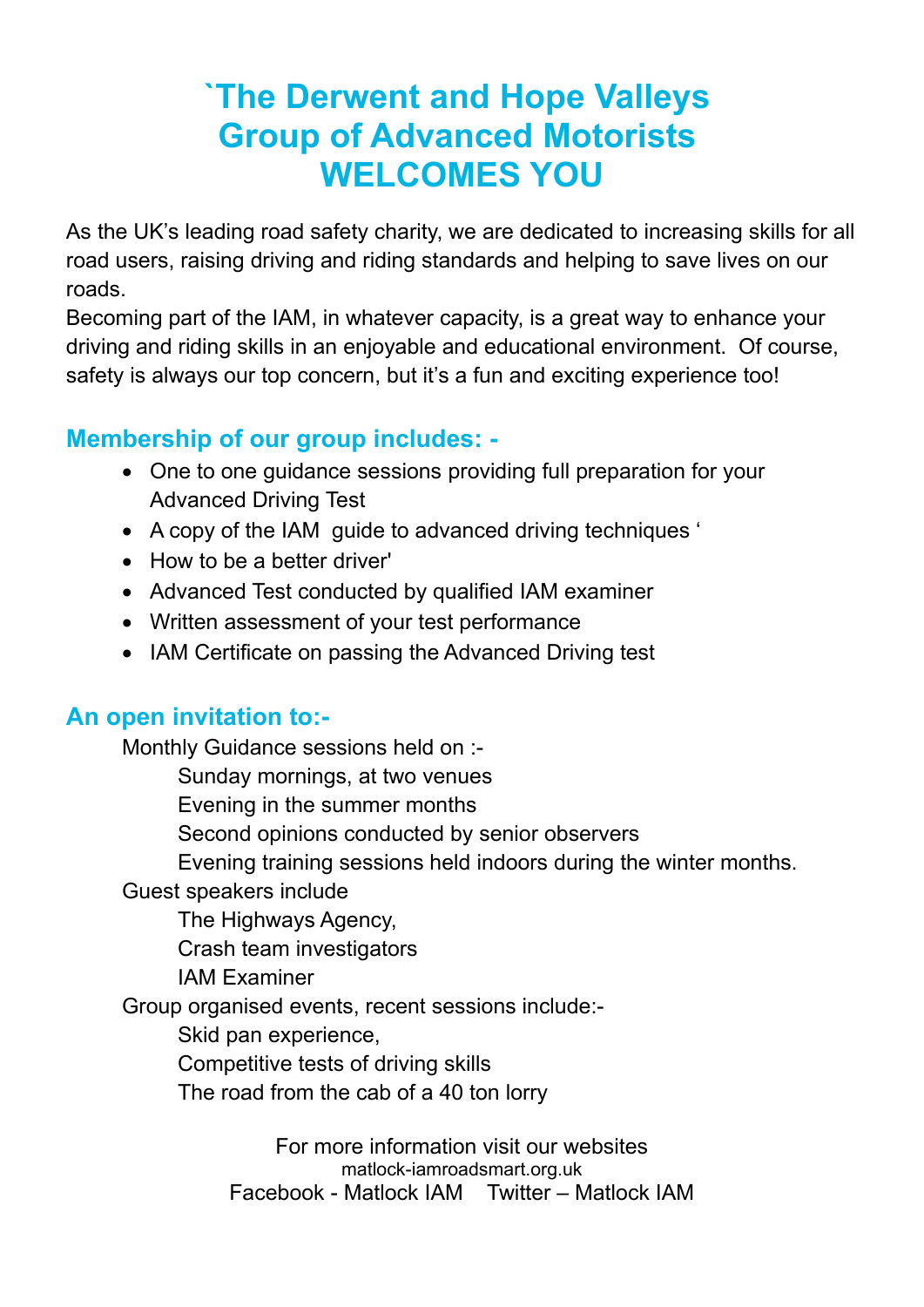|                         | <b>Congratulations on</b><br>passing your test |                   |  |
|-------------------------|------------------------------------------------|-------------------|--|
|                         |                                                |                   |  |
|                         | <b>IAM MEMBERSHIP</b>                          |                   |  |
| <b>Associate</b>        |                                                | <b>Observer</b>   |  |
| <b>Paul Johnson M/C</b> |                                                | <b>Geoff Salt</b> |  |
|                         | Welcome to the group                           |                   |  |

**Goddie Quaye M/C Mark Swindell M/C**

# **Annual General Meeting**

this year will be on Monday 11 April 2022 at The Duke William Matlock

NOTICE IS HEREBY GIVEN by order of the Group Committee, that the Annual General Meeting of the Derwent and Hope Valleys Group of Advanced Motorists, will be held at **7:30pm on Monday 11 April 2022 at the Duke Wiliam, 91 Church Street, Starkholmes, Matlock DE4 3BZ,** to enable the Trustees of the Group to present their Annual Report and Accounts for the year ended 31.12.2021, for approval by the Group Members and to conduct an election.

2 Wye Bank **Group 4191** Bakewell DE45 1BH

Bill Storey **Date January 2022** 

All officers and committee members retire annually and may offer themselves for re-election by Group Full Members.

Nominations (to the secretary) from Full Members to stand for the offices or committee. The nominee must be willing to stand for the committee and inform the secretary of his/her willingness to serve.

Please note you may not stand for the committee if the law debars you from being a charity trustee.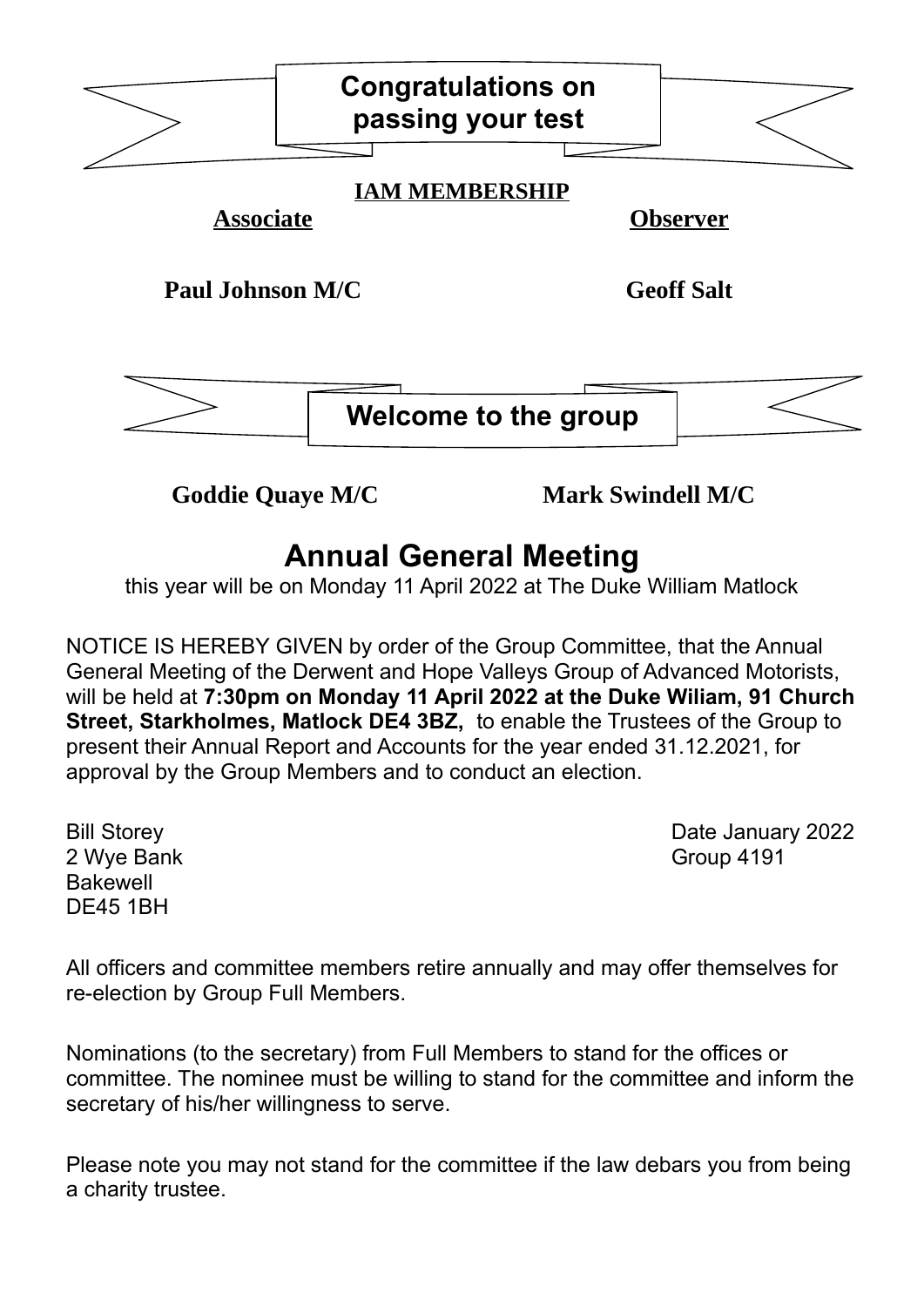# **Chairman's Ramblings**



Welcome to the first newsletter of 2022 and I wish all members and readers a happy, safe and healthy new year.

Firstly due to a couple of reasons the indoor meeting on 14 February has been cancelled. The main reason is that the speaker has unfortunately had to cancel due being sent away for work. As it is difficult to get speakers and also due to the fact that a number of members are understandably still not fully comfortable

in going out and mixing it was decided the sensible thing to do was cancel and look forward to the annual quiz in March. Sam, the speaker, has been re booked for later in the year.

It was unfortunate that the January meeting had to be cancelled but with the Covid cases rapidly increasing etc it did seem the sensible approach. Paul Barker will now be talking to us and answering questions etc on Monday 13 June at the Duke William.

Hopefully there will be no further disruptions. As mentioned earlier the annual quiz will take place on Monday 14 March. Ian Reville who has presented the quiz over the last few years does have other commitments on a Monday but has agreed to forgo his other commitment to do the quiz so let's have a good turnout.

I congratulate Paul Johnson who recently passed his advanced bike test and thank his observer Geoff Salt. Paul did very well as the weather on the day of his test was atrocious so very well done Paul.

I welcome two new bike associates to the group, Goddie Quaye and Mark Swindell. I am sure they will find their preparations for the test both a rewarding and enjoyable experience.

Congratulations to Rob Lowe who submitted the winning entry for the annnual photo competition.

Bill Storey has had a lonely "Billy No Mates" morning at the last two Calver guidance mornings which is obviously a frustrating waste of time for him. We will monitor the situation regarding the best way to proceed.

Finally do not forget the AGM on Tuesday 11 April when I hope as many members as possible will turn up, remember this is **your** group so come and have your say and let us know your thoughts on running the group.

As always I wish you safe motoring.

Kevin J Knight - Group Chairman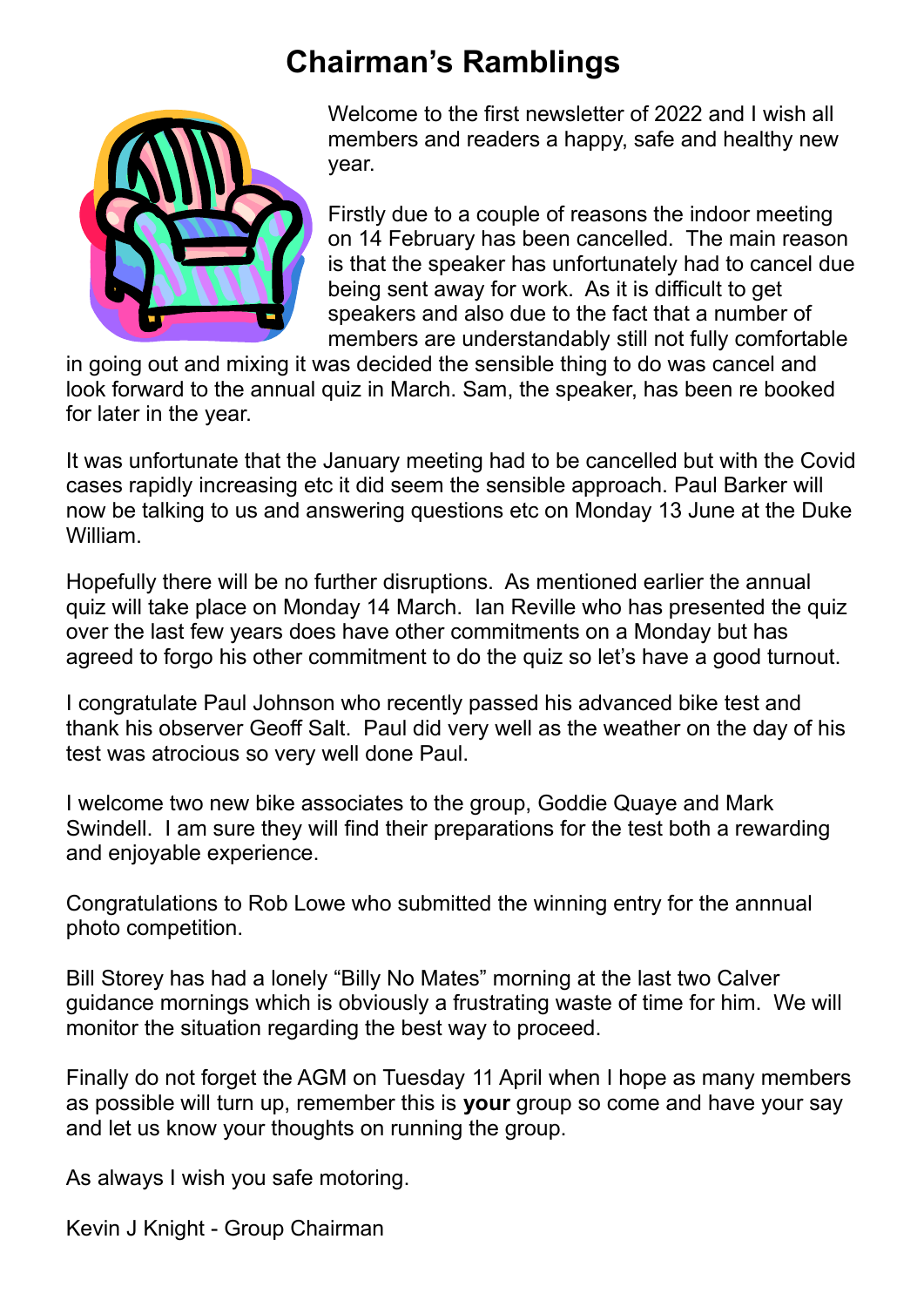# Annual Photo Competion



The winning entry submitted by Rob Lowe



At the December's indoor meeting Bill hosted the annual photo competition.

As usual it was a lively evening and there were 32 entries. The winning photo was submitted by Rob Lowe (pictured left) and it was a unanimous decision by all who were at the evening. Congratulations Rob and thanks to all who attended and submitted some very good photos.

Difference between cyclists and motorcyclists:

Cyclists: Assume it's everyone else's responsibility to look out for their safety

Motorcyclists: Assume everyone on the road is a hired assassin out to kill them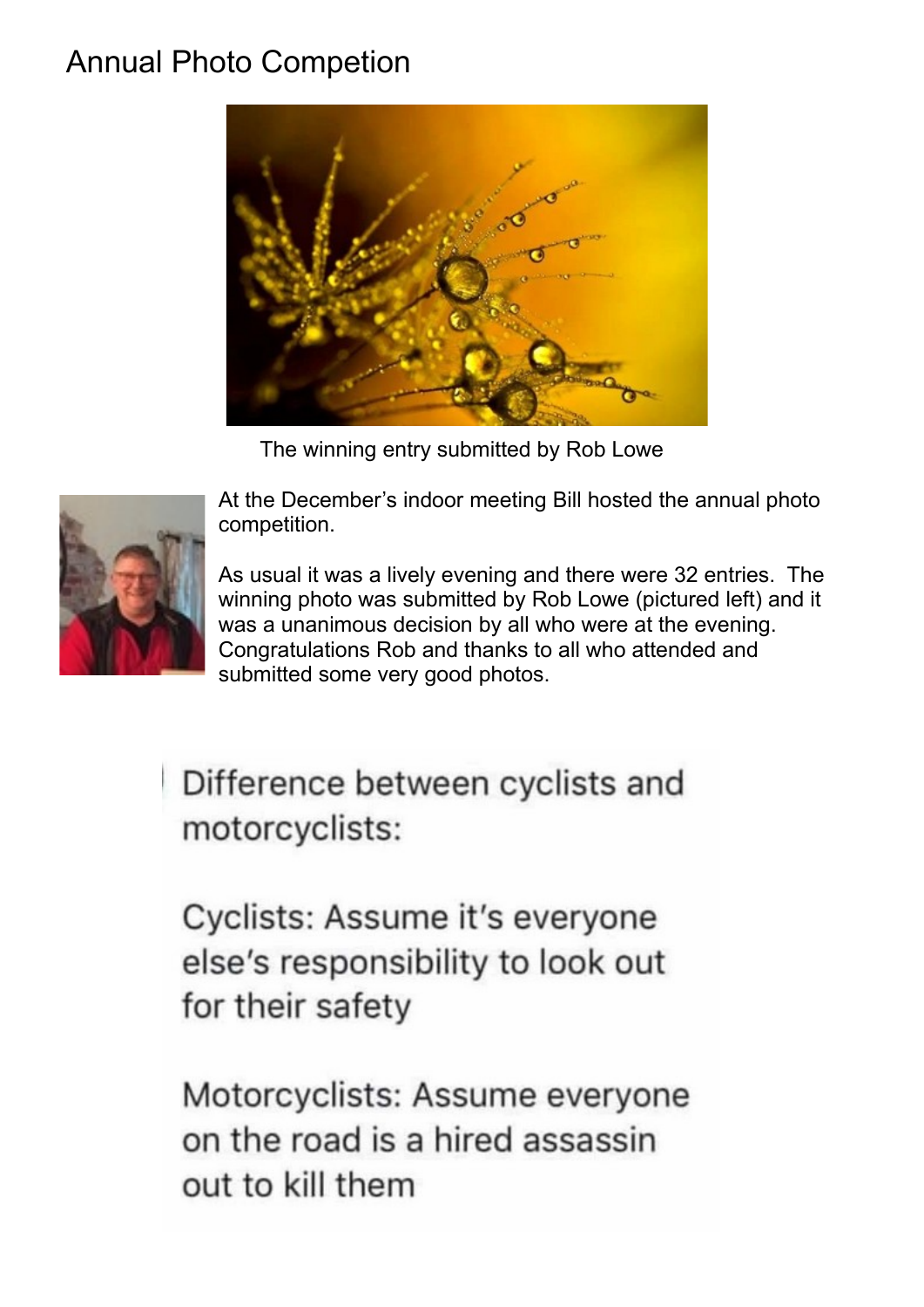# **The Highway Code: 8 changes you need to know from 29 January 2022**

Rules for all types of road users will be updated in The Highway Code to improve the safety of people walking, cycling and riding horses.

#### **1. Hierarchy of road users**



The introduction section of The Highway Code will be updated to include 3 new rules about the new 'hierarchy of road users'.

The hierarchy places those road users most at risk in the event of a collision at the top of the hierarchy. It does not remove the need for everyone to behave

responsibly.

It's important that all road users:

- are aware of The Highway Code
- are considerate to other road users
- understand their responsibility for the safety of others

The 3 new rules are numbered H1, H2, and H3.

#### **Rules that will change**

• Rule H1 H2 and H3 (Introduction)

#### **2. People crossing the road at junctions**



The updated code will clarify that:

- when people are crossing or waiting to cross at a junction, other traffic should give way
- if people have started crossing and traffic wants to turn into the road, the people crossing have priority and the traffic should

give way

 people driving, riding a motorcycle or cycling must give way to people on a zebra crossing and people walking and cycling on a parallel crossing

A parallel crossing is similar to a zebra crossing, but includes a cycle route alongside the black and white stripes.

#### **Rules that will change**

Rule H2, 8, 19,170.195 and 206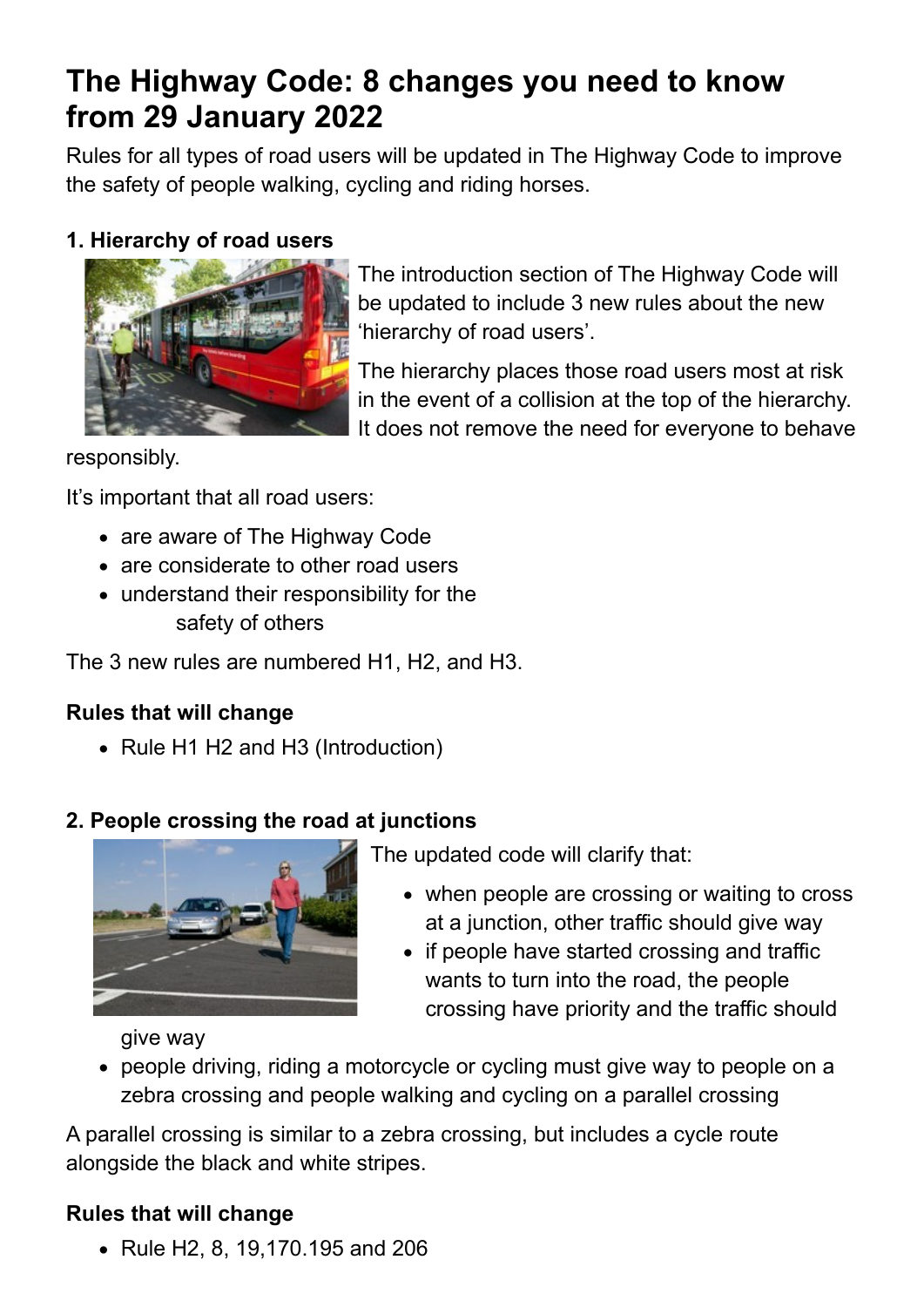#### **3. Walking, cycling or riding in shared spaces**



There will be new guidance in the code about routes and spaces which are shared by people walking, cycling and riding horses.

People cycling, riding a horse or driving a horsedrawn vehicle should respect the safety of people walking in these spaces, but people walking should

also take care not to obstruct or endanger them.

People cycling are asked to:

- not pass people walking, riding a horse or driving a horse-drawn vehicle closely or at high speed, particularly from behind
- slow down when necessary and let people walking know they are there (for example, by ringing their bell)
- remember that people walking may be deaf, blind or partially sighted
- not pass a horse on the horse's left

#### **Rules that will change**

• Rule H1, 13, (Rules for pedestrians) 62 and 63 (Rules for cyclists)

#### **4. Positioning in the road when cycling**



There will be updated guidance for people cycling about positioning themselves which includes:

- riding in the centre of their lane on quiet roads, in slower-moving traffic and at the approach to junctions or road narrowings
- keeping at least 0.5 metres (just over  $1.5$

feet) away from the kerb edge (and further where it is safer) when riding on busy roads with vehicles moving faster than them

#### **People cycling in groups**

The updated code will explain that people cycling in groups:

- should be considerate of the needs of other road users when riding in groups
- can ride 2 abreast and it can be safer to do so, particularly in larger groups or when accompanying children or less experienced riders

People cycling are asked to be aware of people driving behind them and allow them to overtake (for example, by moving into single file or stopping) when it's safe to do so.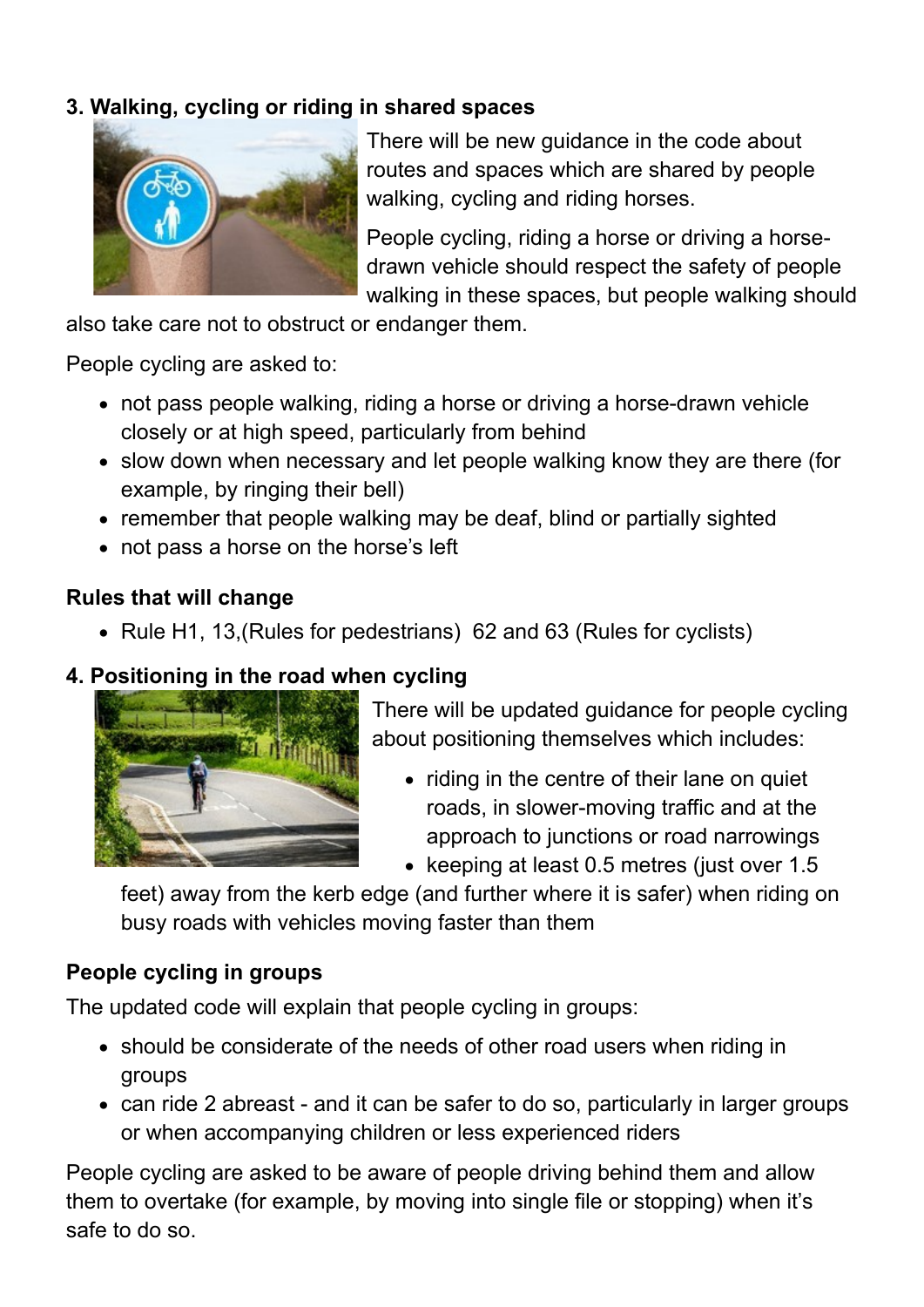#### **People cycling passing parked vehicles**

The updated code will explain that people cycling should:

- take care when passing parked vehicles, leaving enough room (a door's width or 1 metre) to avoid being hit if a car door is opened
- watch out for people walking into their path

#### **Rules that will change**

• Rule 67 (Rules for cyclists) and 213 (Road users requiring extra care)

#### **5. Overtaking when driving or cycling**



You may cross a double-white line if necessary (provided the road is clear) to overtake someone cycling or riding a horse if they are travelling at 10 mph or less (Rule 129).

There will be updated guidance on safe passing distances and speeds for people driving or riding

a motorcycle when overtaking vulnerable road users, including:

- leaving at least 1.5 metres (5 feet) when overtaking people cycling at speeds of up to 30mph, and giving them more space when overtaking at higher speeds
- passing people riding horses or driving horse-drawn vehicles at speeds under 10 mph and allowing at least 2 metres (6.5 feet) of space
- allowing at least 2 metres (6.5 feet) of space and keeping to a low speed when passing people walking in the road (for example, where there's no pavement)

Wait behind them and do not overtake if it's unsafe or not possible to meet these clearances.

#### **People cycling passing slower-moving or stationary traffic**

The updated code will confirm that people cycling may pass slower-moving or stationary traffic on their right or left.

They should proceed with caution as people driving may not be able to see them. This is particularly important:

- on the approach to junctions
- when deciding whether it is safe to pass lorries or other large vehicles

#### **Rules that will change**

- Rule 67,76 (Rules for cyclists) Rule 76 (Rules for cyclists)
- Rule 163 (Using the road) Rule 212 (Road users requiring extra care)
- Rule 215 (Road users requiring extra care)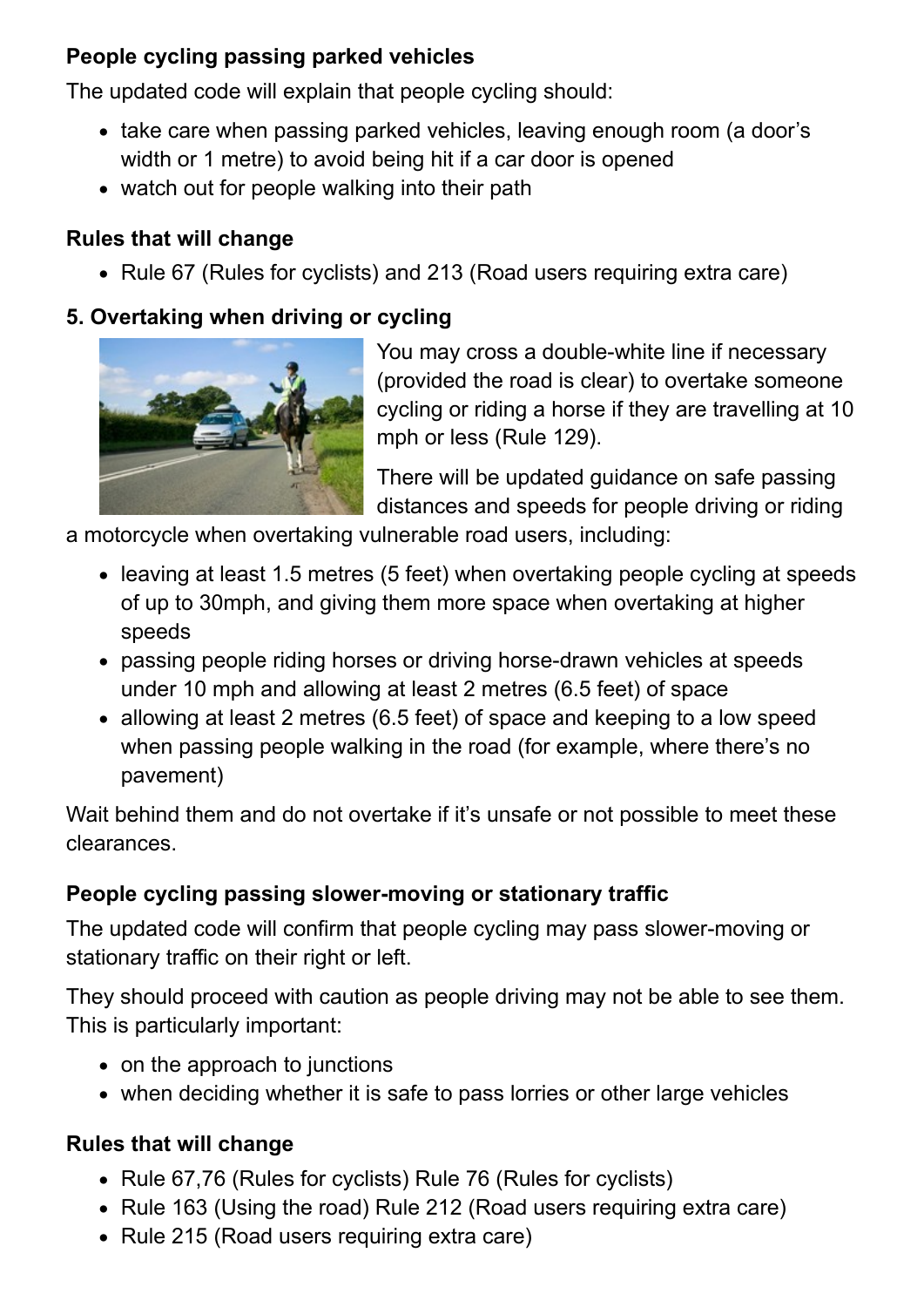#### **6. People cycling at junctions**



The code will be updated to clarify that when turning into or out of a side road, people cycling should give way to people walking who are crossing or waiting to cross.

There will be new advice about new special cycle facilities at some junctions.

Some junctions now include small cycle traffic lights at eye-level height, which may allow cyclists to move separately from or before other traffic. People cycling are encouraged to use these facilities where they make their journey safer and easier.

There will also be new guidance for people cycling at junctions with no separate facilities.

The code will recommend that people cycling should proceed as if they were driving a vehicle where there are no separate cyclist facilities. This includes positioning themselves in the centre of their chosen lane, where they feel able to do this safely. This is to:

- make them as visible as possible
- avoid being overtaken where this would be dangerous

#### **People cycling turning right**

The code will include advice for people cycling using junctions where signs and markings tell them to turn right in 2 stages. These are:

- stage 1 when the traffic lights turn green, go straight ahead to the location marked by a cycle symbol and turn arrow on the road, and then stop and wait
- stage 2 when the traffic lights on the far side of the junction (now facing the people cycling) turn green, complete the manoeuvre

#### **People cycling have priority when going straight ahead at junctions**

The code will clarify that when people cycling are going straight ahead at a junction, they have priority over traffic waiting to turn into or out of a side road, unless road signs or markings indicate otherwise.

People cycling are asked to watch out for people driving intending to turn across their path, as people driving ahead may not be able to see them.

#### **Rules that will change**

• Rule H2, H3, 73, 74, 85, 76, 167, 170 and 201(Introduction)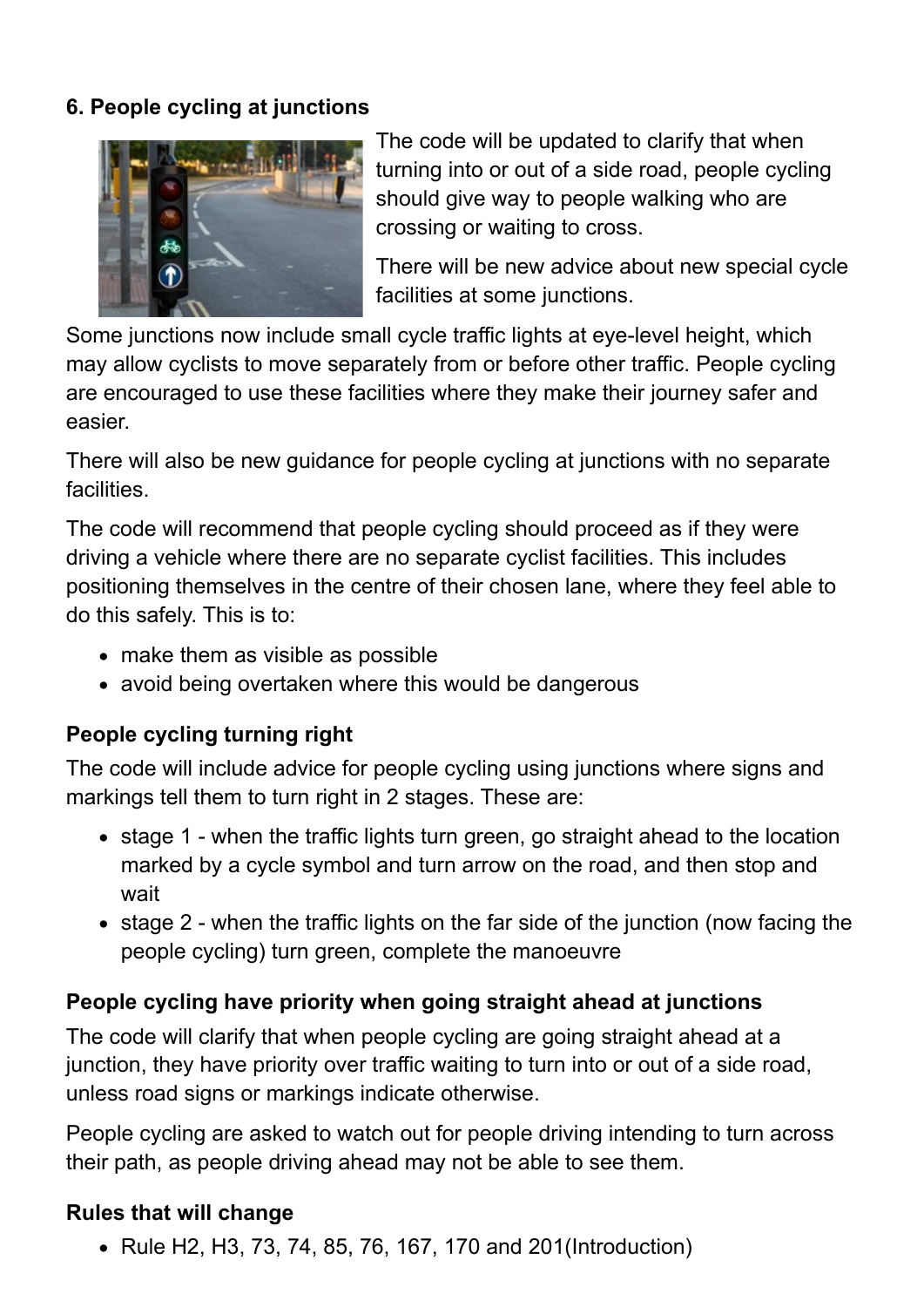#### **7. People cycling, riding a horse and driving horse-drawn vehicles on roundabouts**



The code will be updated to clarify that people driving or riding a motorcycle should give priority to people cycling on roundabouts. The new guidance will say people driving and or riding a motorcycle should:

not attempt to overtake people cycling within

that person's lane

• allow people cycling to move across their path as they travel around the roundabout

The code already explains that people cycling, riding a horse and driving a horsedrawn vehicle may stay in the left-hand lane of a roundabout when they intend to continue across or around the roundabout.

Guidance will be added to explain that people driving should take extra care when entering a roundabout to make sure they do not cut across people cycling, riding a horse or driving a horse-drawn vehicle who are continuing around the roundabout in the left-hand lane.

#### **Rules that will change**

• Rule 79 (Rules for cyclists) 167 and 186

#### **8. Parking, charging and leaving vehicles**



The code will recommend a new technique when leaving vehicles. It's sometimes called the 'Dutch Reach'.

Where people driving or passengers in a vehicle are able to do so, they should open the door using their hand on the opposite side to the door they

are opening. For example, using their left hand to open a door on their right-hand side.

This will make them turn their head to look over their shoulder behind them. They're then less likely to cause injury to:

- people cycling or riding a motorcycle passing on the road
- people on the pavement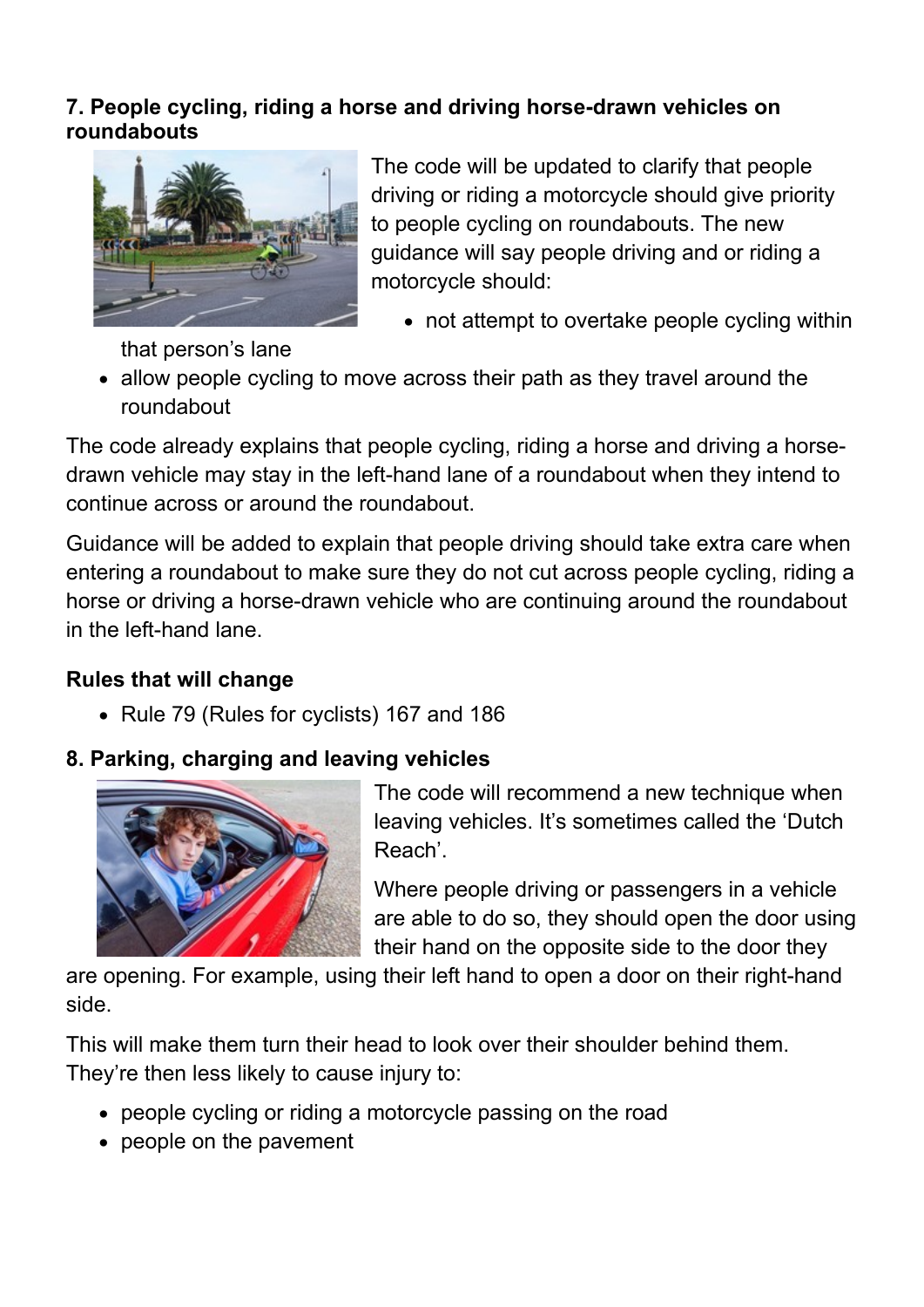#### **Using an electric vehicle charge point**

For the first time, the code will include guidance about using electric vehicle charging points.

When using one, people should:

- park close to the charge point and avoid creating a trip hazard for people walking from trailing cables
- display a warning sign if you can
- return charging cables and connectors neatly to minimise the danger to other people and avoid creating an obstacle for other road users

#### **Rules that will change**

• Rule 239 (Waiting and parking)

#### **Find out about all the changes**

In total, 9 sections of The Highway Code will be updated, with 50 rules being added or updated.

You'll be able to see a summary of all the changes in The Highway Code updates list on GOV.UK from 29 January 2022.

#### **Stay up to date**

The Highway Code is essential reading for everyone. It's updated regularly, so it's important that everyone reads it - not just learner drivers.

Many of the rules in the code are legal requirements, and if you disobey these rules you're committing a criminal offence.

If you do not follow the other rules in the code, it can be used in evidence in court proceedings to establish liability.



The full version of [The Highway Code](https://www.gov.uk/guidance/the-highway-code) is available, free of charge, on GOV.UK. This will be updated on 29 January 2022.

You can [pre-order an updated version of The Highway](https://www.safedrivingforlife.info/shop/official-dvsa-highway-code/) [Code book online](https://www.safedrivingforlife.info/shop/official-dvsa-highway-code/) now, and buy a copy at most high street bookshops from April 2022. It will have a new cover design so it's easy to recognise.

You can also download [The Highway Code iOS app](https://apps.apple.com/gb/app/the-official-dvsa-highway-code/id522687241).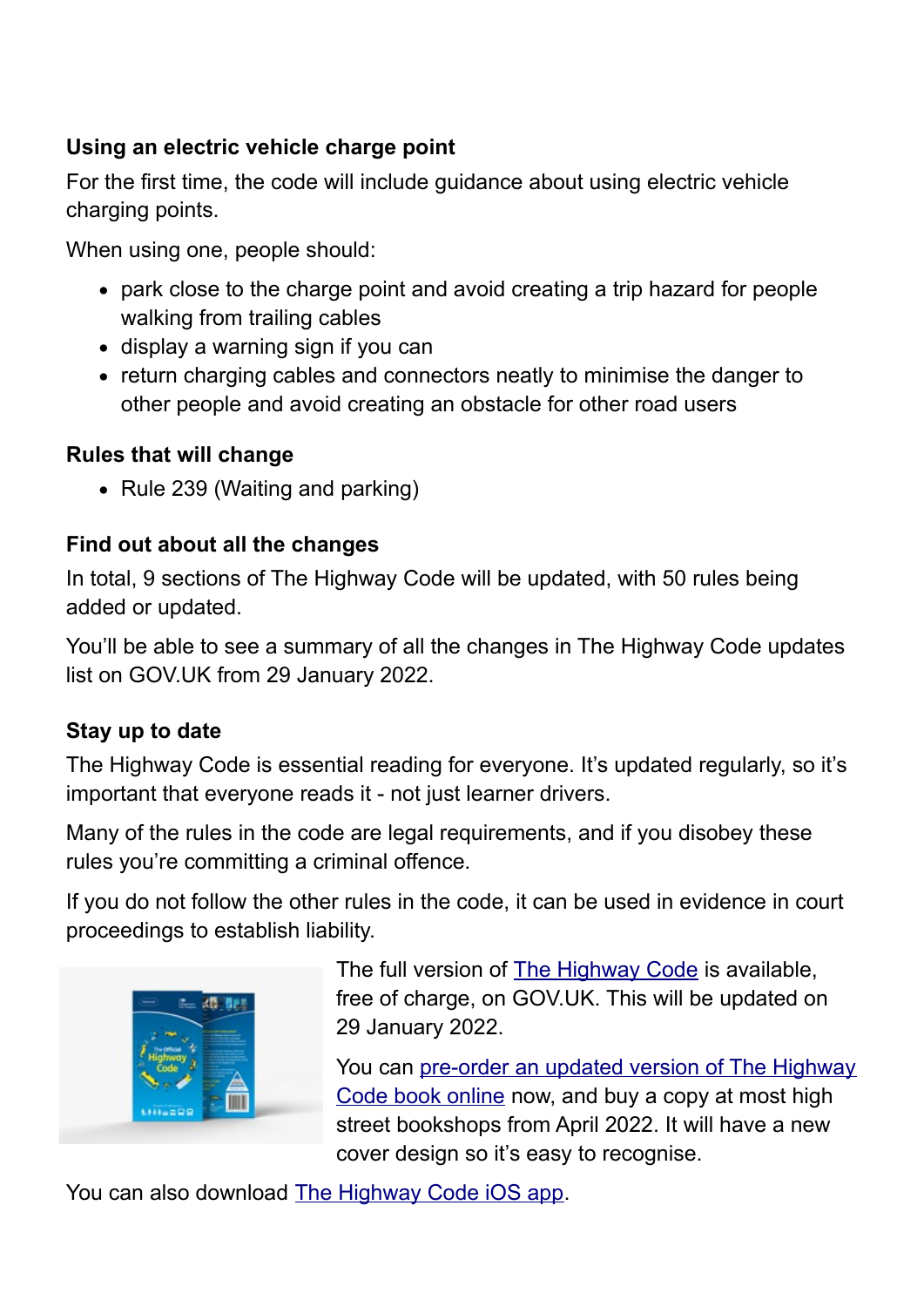#### **RULE H1: NEW HIERARCHY OF ROAD USERS**

Э

ၜ

DRIVERS of vehicles that can cause the greatest harm in the event of a collision bear the greatest responsibility to take care and reduce the danger to others. This principle applies most strongly to drivers of HGVs, LGVs, cars/taxis and motorcycles. Cyclists and horse riders have a responsibility to reduce danger to pedestrians.

### Three of the biggest **Highway Code changes**

#### **RULE H3: PRIORITY FOR CYCLISTS WHEN CARS ARE TURNING**

YOU should not cut across cyclists, horse riders or horsedrawn vehicles going ahead when you are turning into or out of a junction or changing direction or lane. You should give way whether they are using the road, a cycle lane or cycle track. Do not turn at a junction if to do so would cause the cyclist. horse rider or horsedrawn vehicle going straight ahead to stop or swerve. You should stop and wait for a safe gap if necessary.

### **RULE H2: NEW PRIORITY FOR<br>PEDESTRIANS AT JUNCTIONS**

DRIVERS, motorcyclists and cyclists should give way to pedestrians crossing or waiting to cross a road into which or from which you are turning. You should give way to pedestrians waiting at a zebra crossing (currently it's only if they're already crossing), and to pedestrians and cyclists waiting to cross a parallel crossing.

**OLD RULE: NEW RULE: Vehicles have Give way to<br>pedestrians** priority at **junctions** at junctions **NEW RULE-OLD RULE Road Ride in the** positioning for centre of the cyclists was not lane to make yourself previously *visible* in mentioned in the code, but certain most drivers situations expect them to ride near the curb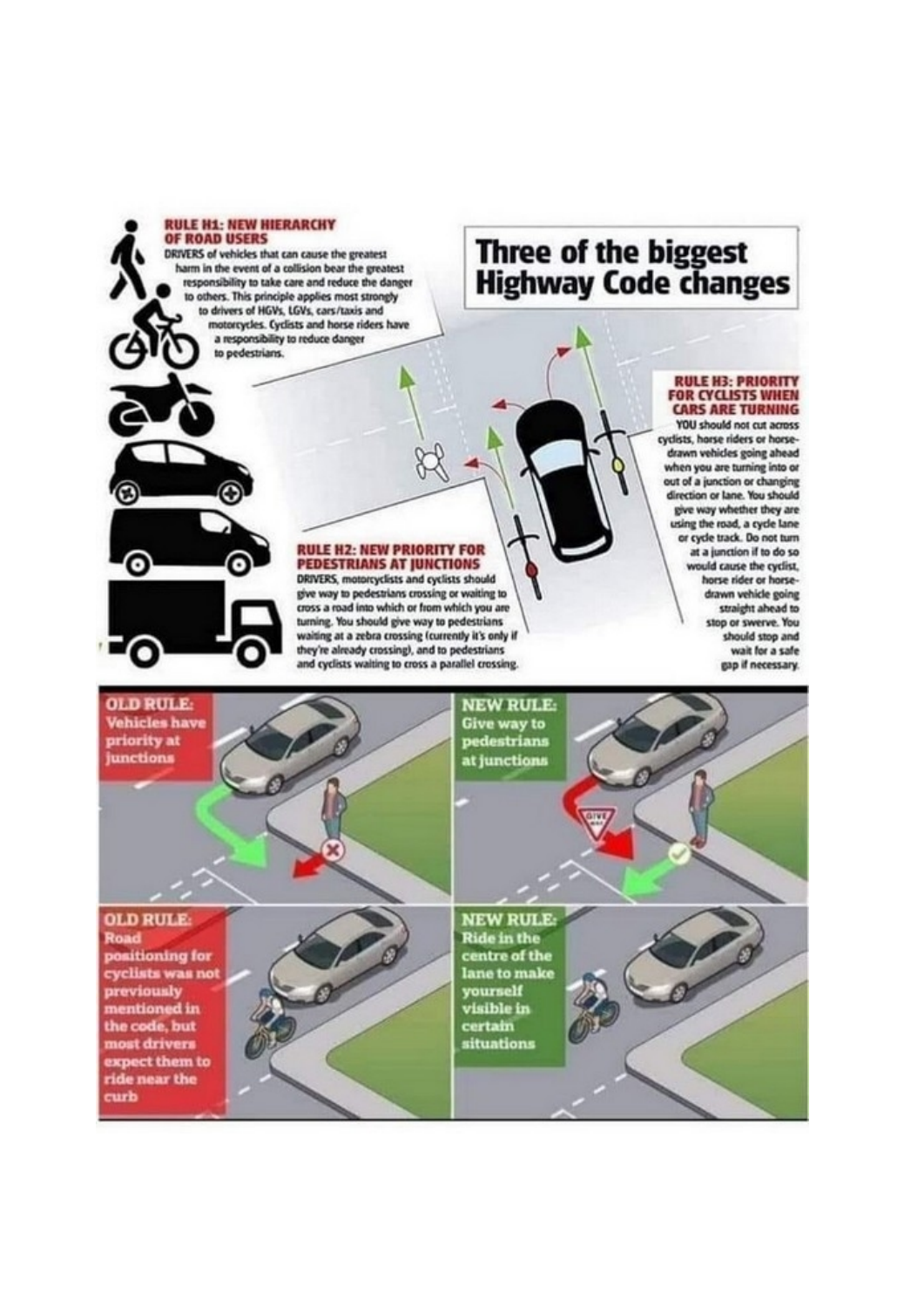

# **Do I have to pay for a hire bike I didn't even wa**

I WAS KNOCKED off my bike at a roundabout, whilst stationary, in the summer of 2019. The driver of the car immediately 'fessed up and even sent me a text saving how sorry he was. hoping I was okay and confirming he had told his insurers he was to blame, whilst giving me his insurance details. Obviously, I'd rather he had not hit me but once he had, he was a gentleman. I had a few days stiffness in my lower back but no worse than I get from overdoing things in the gym.

I reported the claim in and wee immediately persuaded that I needed to get a hire bike to replace my Kawasaki Z1000. I was not that keen; I ride for fun at weekends only, I was about to go on a family holiday and I have a company car that I use for everyday transport. I got what I now know is a sales pitch telling me that claiming for a hire bike would greatly accelerate my Zed thou' being repaired. I was reassured I would never have to pay a penny and the other guy's insurers would be picking up the tab. Like a mug, I believed them.

Now I have a problem. It turns out the hire charges for my bike are north of £6000 and I rode it three times. I got a VFR which was quite new and shiny but not worth two grand a ride. I am now being asked to sign various documents stating I had no alternative form of transport and that I am 'impecunious' which is, apparently, legal-speak for skint. I earn well, so does my wife. I am distinctly uncomfortable about signing these documents as they are not true.



I spoke to a lawyer at the firm. It turns out they were qualified but not as a solicitor and they literally screamed down the phone at me, telling me either I signed the statement or I have to pay the hire charges myself. I have now looked at the contract and whilst I am no lawyer, it does seem that I am liable for the costs, which I was clearly told I would never have to pay.

It turns out the solicitors and the hire company both have the same 'parent' company. I have done some digging, I am sure a solicitor has to be independent. How can a solicitor advise me to pay their employer or lie? I am in a job which requires absolute honesty. If I were to lie, let alone in court, my career would be over. Can I get out of this mess?

SADLY, YOU ARE in an absolute bind. Looking at the papers, your case is not yet in court but the Defendant insurer has asked for you to provide evidence of your being skint - a lot of personal materials relating to

your joint account which show you and your wife between you have a joint income before tax of nearly £90,000 a year. The statement put together, allegedly on your behalf, tries to set out 'Impecuniosity' on the basis that, whilst you earn well, you have very little spare money. Your bank statements show a healthy and consistent credit balance which undermines that narrative. Your bank statements also show that you moved £20k into an ISA in the 2019/20 tax year.

The best answer I can see, which does not involve you lying (and lying to the court is a monumentally bad idea) is to tell your solicitors - and sadly they are solicitors - that you willingly give them the information the defendants want. The insurers solicitors, who are a robust bunch, may well offer a much lower hire rate which your solicitors may well accept.

You don't really have any say. You are on the hook for six grand for a bike you did not want or need. I hope this ends with the solicitors and credit hire company (who are in reality the same company) accepting a much lower rental rate or even nothing at all for the hire and you moving on with your life, without the hire company coming after you. You are now dependent upon the greed of the hire company and their solicitors, even though you rather naively thought of them as your solicitors. The people who hired you the bike, who made the false promises and now want you to put a false narrative to the court, also own the law firm. R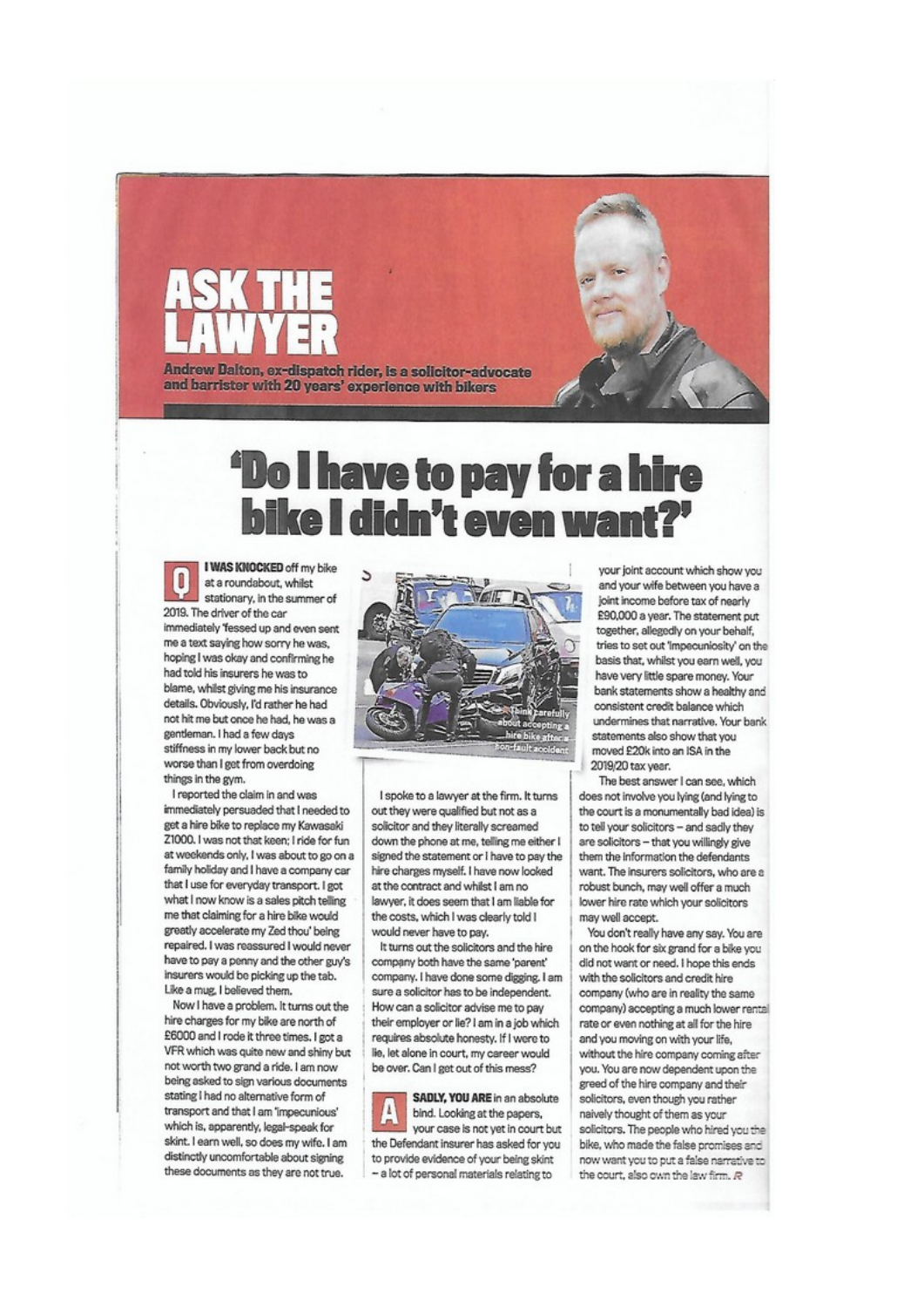# **Five things to consider before buying a more efficient car to save money**

Rising fuel costs might lead you to consider buying a more modern and economical car – but the real-world financial savings might prove disappointing, or worse...You might be staring at the spiralling figures on a fuel pump display and, justifiably, be thinking about buying a newer and more economical car.



Fuel bills, after all, are typically the most visible cost of running a car – and creeping fuel prices alone can make a newer or all-new car, with better economy figures, a tempting proposition.

Many of the more modern options may also benefit from lower VED and ongoing maintenance costs, making them even more appealing compared to older and more needy options.

However, if you're not careful, the potential costs associated with changing your car and running another can easily outstrip the potential savings.

If you're worried that you might inadvertently end up spending more in the long run, by buying a supposedly more cost-effective car but overlooking a crucial financial factor in the process, then bear these pointers in mind.

#### **5. Work out what your current car costs to run first**

Figuring out the annual running costs of your car, as a starting point, usually doesn't take too long. Totting up insurance and VED bills, the cost of an MOT, approximate annual servicing and repair costs, and your fuel bills, usually gets you into the right ballpark.

To best work out the money you might save by moving to a more efficient car, though, will ideally entail you working out the [real-world economy of your current](https://www.yesauto.co.uk/content/article/how-to-accurately-calculate-your-fuel-economy-for-petrol-diesel-hybrid-and-electric-cars-25888)  [car](https://www.yesauto.co.uk/content/article/how-to-accurately-calculate-your-fuel-economy-for-petrol-diesel-hybrid-and-electric-cars-25888).

Catalogue the required data for several tanks and you'll quickly generate a realistic picture of your car's actual fuel economy.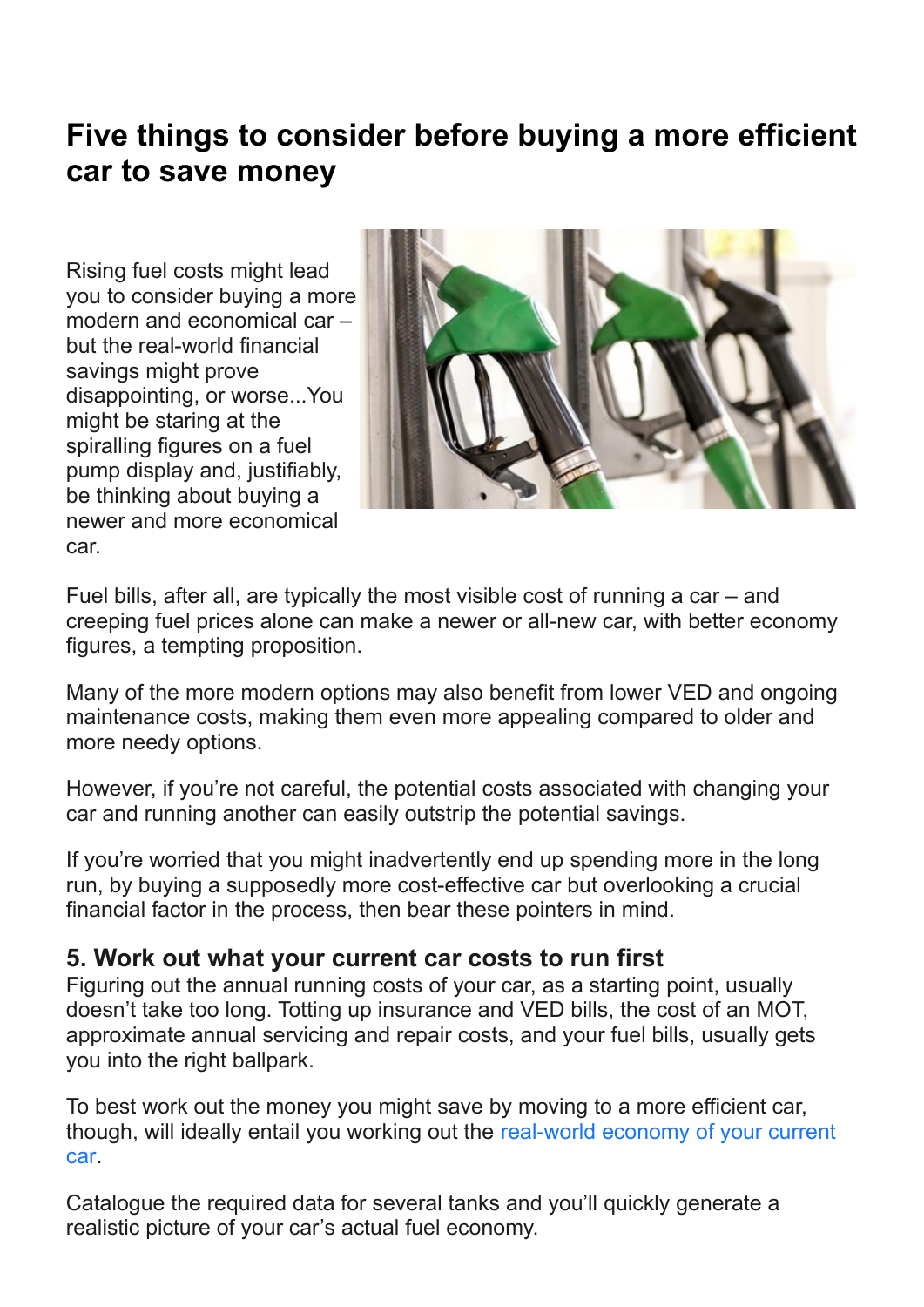With that information to hand, you can then work out what your average fuel costs should be each year, based on current fuel prices and whatever annual mileage you have in mind.

You can then easily factor your car's economy and fuel bills into subsequent running cost comparisons, adjusting the annual mileage and fuel prices to suit as required, granting more accurate and useful results.

#### **4. Calculate the replacement car's running costs**

As is the case with your outgoing car, it shouldn't take long to get a handle on the potential replacement's running costs. Its VED costs will be identifiable online, insurers will be able to quote a policy cost, and a garage or dealership should be able to outline servicing prices.

If relevant, don't also forget factors such as ULEZ charges – as they could quickly swing the balance in favour of the more modern, cleaner alternative.

For new or newer cars, you might also be able to get your hands on beneficial fixed-price service plans and warranty extensions, which can further keep expenditure manageable and in check.

Older cars can be more difficult to figure out, due to maintenance and reliabilityrelated question marks, but religious servicing, proper care and perhaps a good aftermarket warranty can help minimise risk.

What can also help, in terms of ascertaining realistic economy figures for running cost calculations, are owners' forums and websites offering real-world fuel economy results.

#### **3. Factor in the cost of changing your car**

With the potential costs and fuel bills for old and new worked out, and compared on paper or in a spreadsheet, you may have discovered that significant savings are possible if you change your car.

What you then have to look at is how much the next car is going to cost you. It might be that your current car is worth more than whatever you're looking to get next, so you might end up with some additional cash in your pocket.

For the most part, however, it's often the case that you'll be trading up into something newer and more expensive: you sell your car, add several thousand to the pot, and then buy the new one.

If the new purchase is expected to save you £1,000 a year, for example, but you have to invest an additional £3,000 to buy it, it's going to take three years before you're actually at a point where you're starting to save money.

Consequently, you need to think long and hard about how long you plan to keep the new-to-you car, and consider the other costs that might be incurred along the way.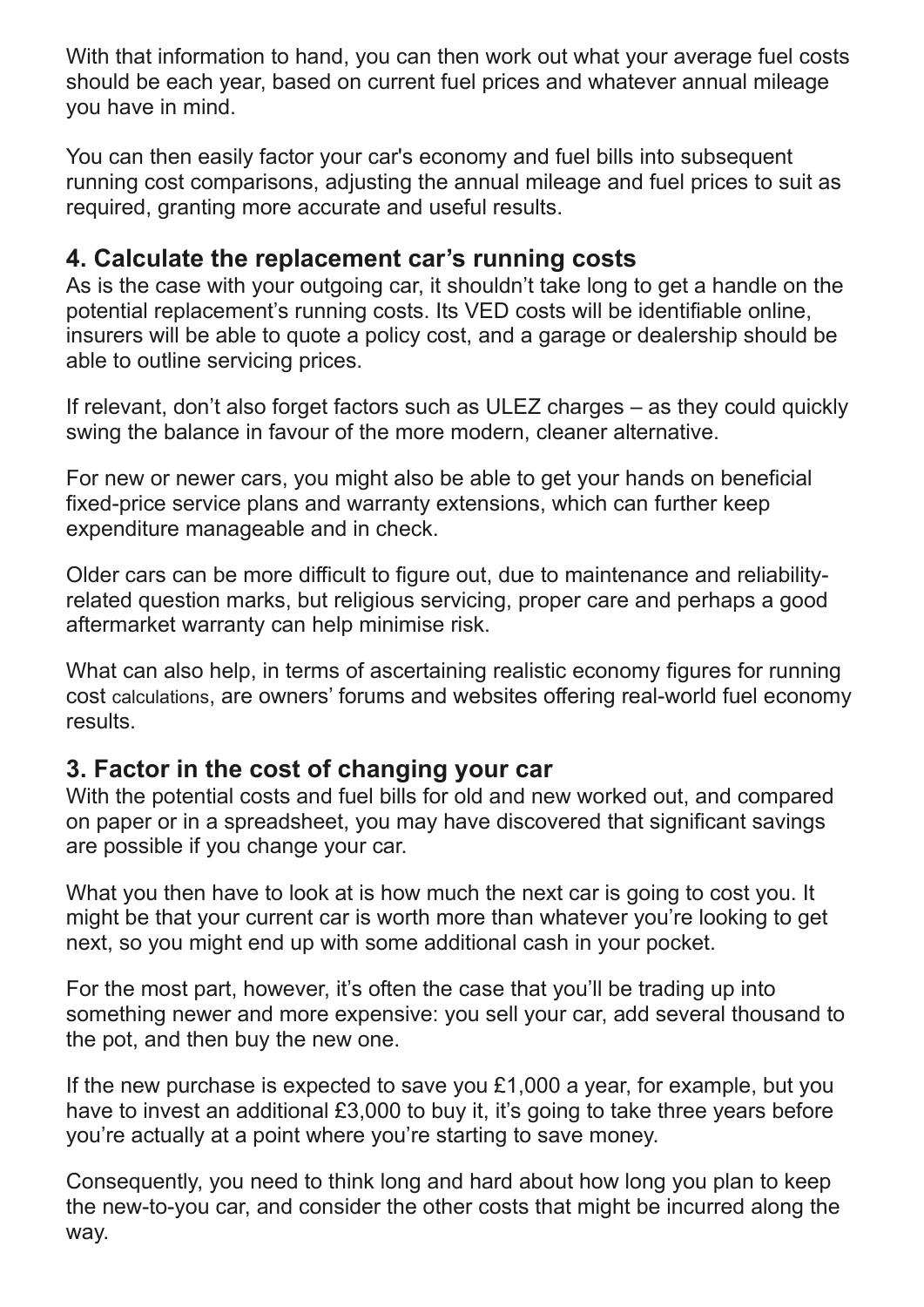#### **2. Don't overlook upcoming servicing and bills**

You might have found a more economical car, that's sensibly priced, which is several years old and has some 60-odd thousand miles on the clock. It benefits further from low VED costs, making it even more appealing, and it otherwise looks to be in great shape.

However, because of its age and mileage, it might well be the case that it's soon due a comprehensive service, along with a set of discs, pads and tyres. And, just like that, you've suddenly racked up a bill for £1,000 or so, which immediately obliterates a significant chunk of any potential savings.

This will vary significantly depending on what you're looking at, and your annual mileage and driving conditions, but such expenditure has to be considered to avoid unpleasant surprises – so make sure you account for any servicing or repair work that a new purchase might require.

It's also worth reflecting on whether simply spending a little money on your current car could extend its life significantly, or improve it and make you happier and more comfortable with it. Sometimes, better the devil you know.

#### **1. The oft-decisive element: depreciation**

If you're seriously looking to minimise your car ownership costs, you must bear depreciation in mind. Buying another car to save £1,000 a year in fuel bills, for example, will be rendered completely moot if said car depreciates by double that amount in the same timeframe.

Sure, it's not like that money is visibly pouring out of your bank account every month – but you'll certainly recognise the hefty financial hit when the time comes to sell that car, so don't overlook depreciation and inadvertently trash your financials.

That isn't to say you shouldn't buy a newer or all-new car, mind; improved safety, reliability, equipment levels, performance and comfort are all factors that might appeal, and might serve to justify a purchase.

You might just outright like the car, too, and want something different – and that, provided everything else is manageable and acceptable, is as good a reason as any to buy something new.

It might also be the case that your current car is depreciating, albeit perhaps slowly, and that might help skew things further in favour of the new car.

In any instance, unless you've done the sums very carefully, just don't glibly assume that buying another car, with improved economy figures, will automatically save you money.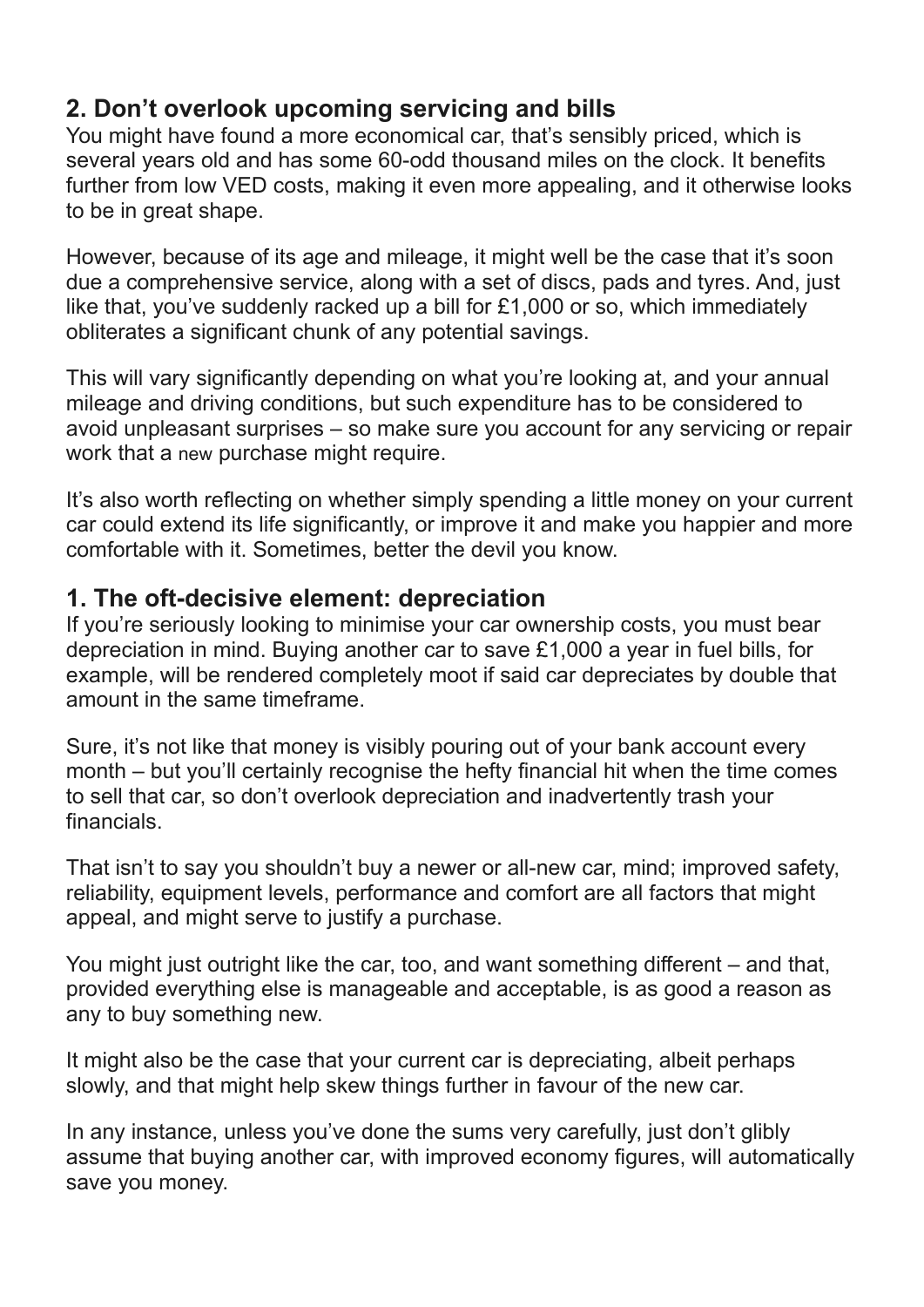# Christmas Quiz - Answers

Here are the answersyou have been waiting for. I hope you enjoyed it and didn't get too frustrated.

| $\mathbf 1$    | Questionable river<br>crossing            | Watford          | 21              | At the heart of<br>candles light      | <b>Wick</b>     |
|----------------|-------------------------------------------|------------------|-----------------|---------------------------------------|-----------------|
| $\overline{2}$ | This one has sole                         | Dover            | 22              | <b>Greenes Rock</b>                   | <b>Brighton</b> |
| 3              | Collective Offering of<br>Cash            | Poole            |                 | 23 Key to Learning                    | Reading         |
| $\overline{4}$ | 1066                                      | <b>Hastings</b>  |                 | 24 One for the white van Luton<br>men |                 |
| 5              | Many hardy trees                          | <b>Sevenoaks</b> |                 | 25 Sauce for bloody<br>Mary           | Worcester       |
| 6              | UK currency                               | <b>Stirling</b>  |                 | 26 Home of the chiefs                 | <b>Exeter</b>   |
| $\overline{7}$ | Variety of motors                         | Cardiff          |                 | 27 Wrote the<br>constitution of USA   | Washington      |
| 8              | Where the cow<br>crossed water            | Oxford           |                 | 28 Bomber                             | Lancaster       |
| 9              | World racing<br>champion                  | Lewis            | 29              | Mint cake but not a<br>Kipling        | Kendall         |
|                | 10 Twinned with boring                    | Dull             | 30              | <b>Fruit cake</b>                     | <b>Dundee</b>   |
| 11             | Beginning of the<br>French week           | Lundy            | 31              | From the orient                       | Eastbourne      |
|                | 12 Upgrade from the old Newcastle<br>fort |                  |                 | 32 Made in                            | Chelsea         |
|                | $13$ Entry to the harbour                 | Portsmouth       | 33              | Young female leader                   | Maidenhead      |
|                | 14 Could use canvas to<br>do this         | Paington         |                 | 34 Dog noise                          | <b>Barking</b>  |
|                | 15 Struggling witches                     | Coventry         | 35              | Sheep's barrier                       | Ramsgate        |
|                | 16 Good place for a tea<br>party          | <b>Boston</b>    |                 | 36 Shake on it                        | Deal            |
|                | 17 Relaxing place after<br>a hard day     | <b>Bath</b>      | 37 <sup>1</sup> | Chaucer's tales                       | Canterbury      |
|                | 18 Button it up                           | Cardigan         | 38              | Talkative pig                         | Chatham         |
|                | 19 Midnight swim                          | Blackpool        |                 | 39 Where the<br>headstone goes        | Gravesend       |
| 20             | Good when fresh                           | Ayr              |                 | 40 Supersedes the old<br>harbour      | <b>Newport</b>  |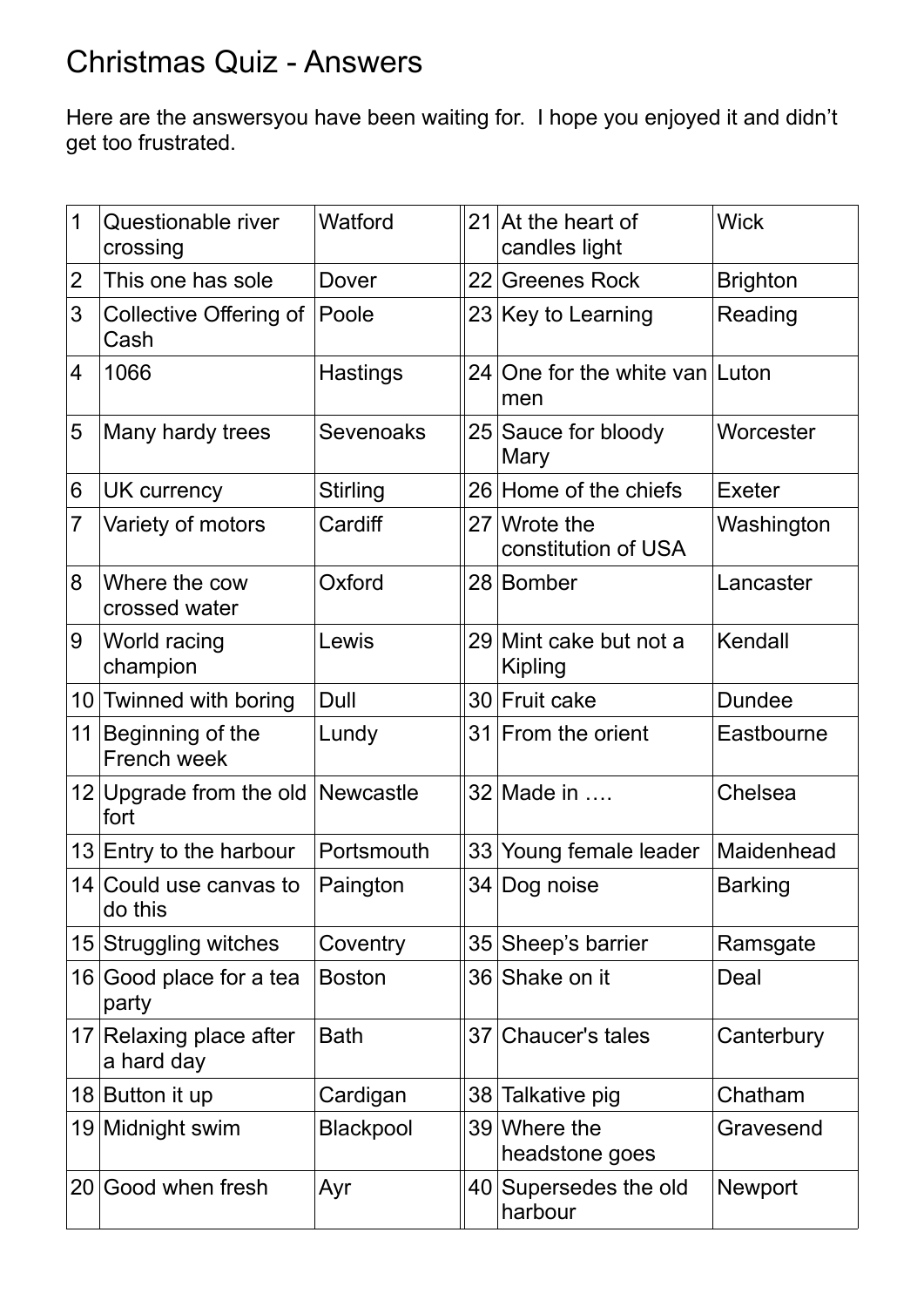# **DIARY DATES**

| Please Note that indoor meetings at the Duke William Starkholmes are now<br>on the SECOND MONDAY of the Month |                  |            |                                    |                        |
|---------------------------------------------------------------------------------------------------------------|------------------|------------|------------------------------------|------------------------|
| <b>Sun</b>                                                                                                    | 13 <sub>th</sub> | Feb        | Eyre Arms Calver 10.00am           | <b>Guidance</b>        |
| <b>Mon</b>                                                                                                    | 14th             | Feb        | <b>NO MEETING</b>                  | <b>Cancelled</b>       |
| Sun                                                                                                           | 20 <sup>th</sup> | <b>Feb</b> | <b>McDonalds Matlock 10.00am</b>   | <b>Guidance</b>        |
| <b>Sun</b>                                                                                                    | 13 <sub>th</sub> | <b>Mar</b> | Eyre Arms Calver 10.00am           | <b>Guidance</b>        |
| <b>Mon</b>                                                                                                    | 14th             | <b>Mar</b> | <b>Duke William Matlock 7.30pm</b> | <b>Annual Quiz</b>     |
| <b>Sun</b>                                                                                                    | 20th             | <b>Mar</b> | <b>McDonalds Matlock 10.00am</b>   | <b>Guidance</b>        |
| Sun                                                                                                           | 10th             | Apr        | Eyre Arms Calver 10.00am           | <b>Guidance</b>        |
| <b>Mon</b>                                                                                                    | 11th             | Apr        | <b>Duke William Matlock 7.30pm</b> | <b>AGM</b>             |
| <b>Sun</b>                                                                                                    | 17 <sub>th</sub> | Apr        | <b>NO MEETING</b>                  | <b>Easter Sunday</b>   |
| <b>Sun</b>                                                                                                    | 8th              | May        | <b>Eyre Arms Calver 10.00am</b>    | <b>Guidance</b>        |
| Mon                                                                                                           | 9th              | May        | <b>Duke William Matlock 7.30pm</b> | <b>Guidance/Social</b> |
| <b>Sun</b>                                                                                                    | 15 <sub>th</sub> | May        | <b>McDonalds Matlock 10.00am</b>   | <b>Guidance</b>        |

### **Notes re Guidance Meeting Venues**

#### **Matlock Guidance – McDonalds**

McDonalds has a 90 minutes limit before tickets are issued. Anyone likely to stay longer should inform the manager who will add your regd. number to their list so you wont fall foul. If we use the car park furthest from the building, we should all be fairly close together

#### **Calver Guidance – Eyre Arms**

The Eyre Arms top level car park is pretty much fully booked for camper vans, so we will need to meet on the lower level. I suggest on the left as you enter the car park (under the bushes).

# **Newsletter Dates**

**Last date for copy for the February/March Newsletter is January 10th for articles, January 17th for tests, new members etc.** *Articles, letters, clippings etc. for inclusion to Mike Scawen 17 Banks Avenue, Golcar, Huddersfield, West Yorkshire HD7 4LZ*  E-Mail: mike.scawen@peak05.plus.com

*Tel: 01484 647496 or Mobile (preferred) 07788 108177*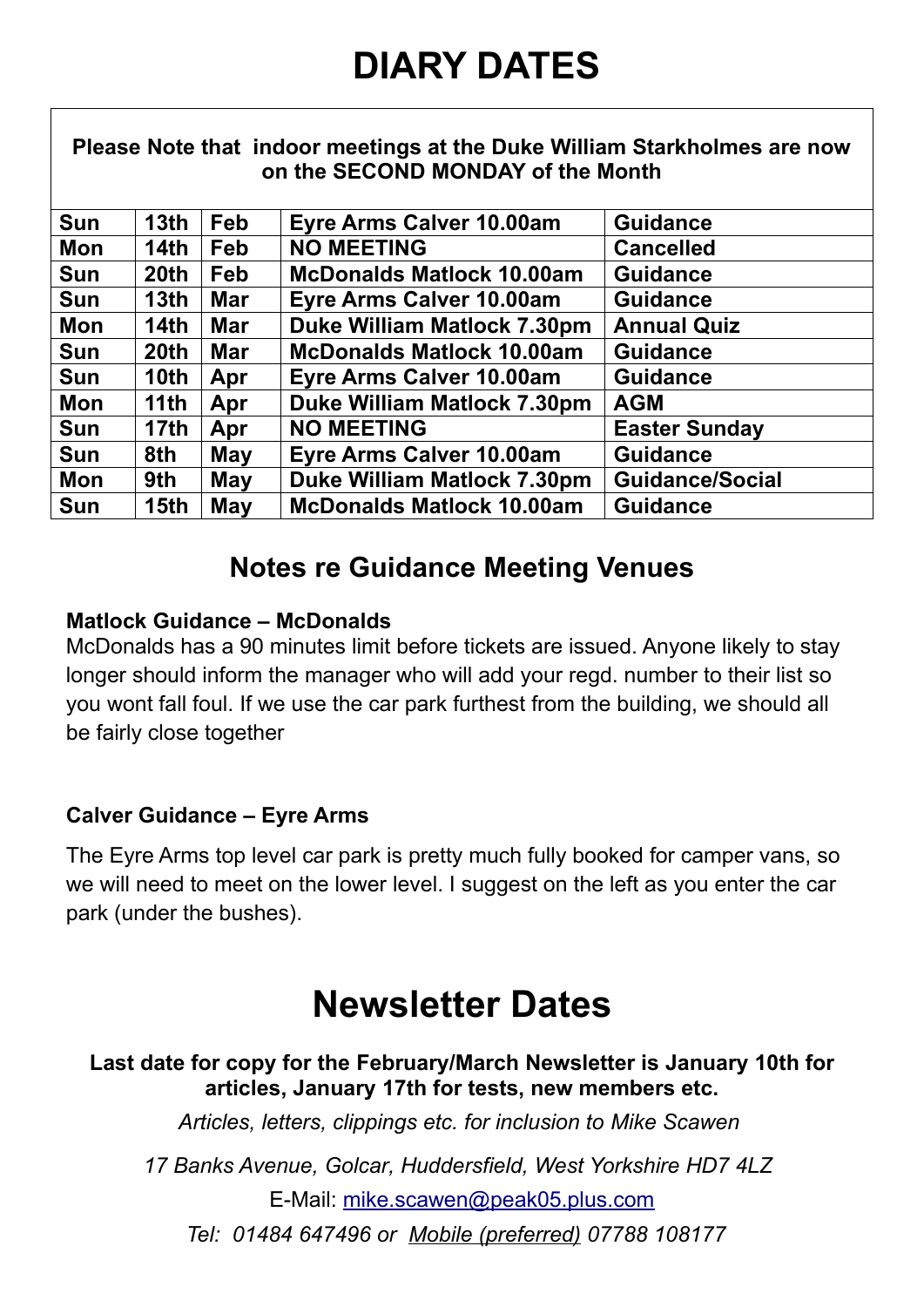

#### **Outdoor Guidance**

 Eyre Arms Calver. S32 3XH Car park Second Sunday in month10.00am

 McDonald's 43 Bakewell Road Matlock DE4 3AU car park - area to the right Third Sunday in month 10.00am

#### **Indoor/Outdoor Guidance**

Duke William. 91 Church Street Matlock DE4 3BZ

**(Summer Programme May-Sept for guidance drives / rides but with use of the pub, shelter and drinks etc.)**

Second Monday in month 7.00pm

#### **(Winter Programme Oct-April Indoor meetings in First Floor Room)**

Second Monday in month 7.30pm

See Diary dates for details or our web site <https://matlock-iamroadsmart.org.uk/>